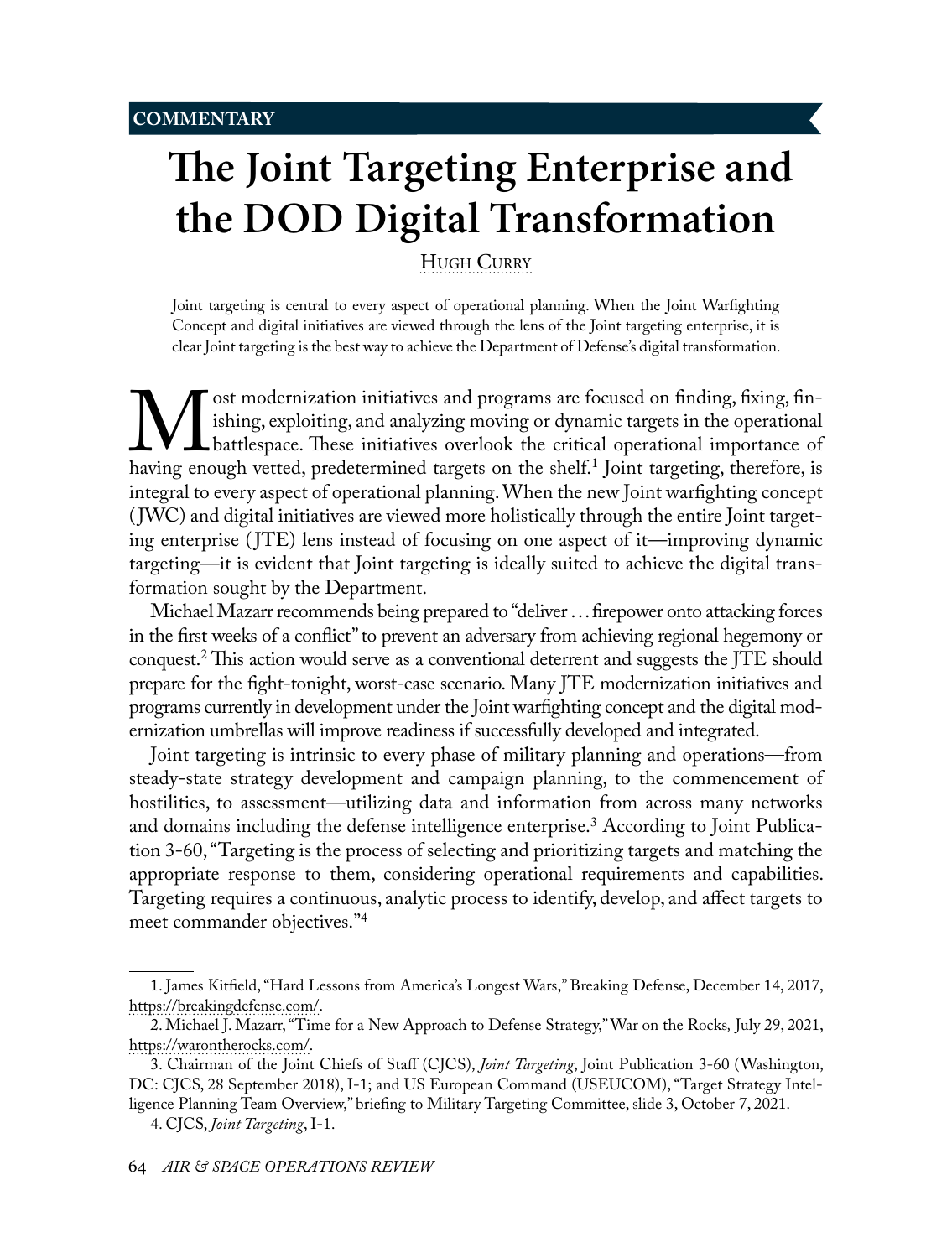As differentiated from human intelligence or collections targeting,

Joint targeting provides planners with access to detailed information on the targets, supported by the nominating component's analytical reasoning that links the targets with the desired effects. . . . A target is an entity or object that performs a function for the adversary considered for possible engagement or action. A target's importance derives from its potential contribution to achieving a commander's objective(s) or otherwise accomplishing assigned tasks.<sup>5</sup>

Joint targeteers assist planners in planning for a worst-case scenario if diplomacy fails and a major conflict erupts against a near-peer or great power competitor. $^6$  A targeteer is "an individual who has completed requisite training and guides the joint targeting cycle in their current duties."<sup>7</sup> Joint targeteers work with intelligence analysts and are responsible for developing all-source intelligence to understand target sets, identify vulnerabilities, and help planners select viable Joint targets for military operations.<sup>8</sup>

Tasks Joint targeteers perform are complex and demanding, requiring attention to consequential details. The lives and livelihoods of Americans and citizens of our Ally and partners nations are possibly at stake if a detail is overlooked.<sup>9</sup> These targeteers ensure selected Joint targets meet the objectives and intent of war plans and meet the Laws of War requirements to mitigate civilian harm and suffering.

Executing the various tasks well requires enough trained and experienced Joint targeteers and intelligence analysts to begin Joint target development. It takes time to discover, develop, and produce all-source intelligence and target system analyses and select appropriate Joint targets—ideally well before hostilities commence.<sup>10</sup> Target system analysis is "an all-source examination of potential target systems to determine relevance to stated objectives, military importance, and priority of attack."11 This analysis includes fixed facilities and intelligence on military organizations, including their command and control structures, personnel, and supporting infrastructure.

According to the *DOD Dictionary*, order of battle is "the identification, strength, command structure, and disposition of the personnel, units, and equipment of any military

<sup>5.</sup> CJCS, *Joint Targeting*, I-1.

<sup>6.</sup> Mazarr, "New Approach."

<sup>7.</sup> CJCS, *DOD Dictionary of Military and Associated Terms*, November 2021, s.v. "targeteer," [https://www](https://www.jcs.mil/Portals/36/Documents/Doctrine/pubs/dictionary.pdf) [.jcs.mil/](https://www.jcs.mil/Portals/36/Documents/Doctrine/pubs/dictionary.pdf)*.*

<sup>8.</sup> Eric Washabaugh, "The Robot, the Targeter and the Future of U.S. National Security," The Cipher Brief*,* March 8, 2021, [https://thecipherbrief.com/.](https://thecipherbrief.com/the-robot-the-targeter-and-the-future-of-u-s-national-security)

<sup>9.</sup> Mike Nagata, "Focus on the Enablers for Long Range Precision Fires," Breaking Defense*,"* July 28, 2021, [https://breakingdefense.com/](https://breakingdefense.com/2021/07/focus-on-the-enablers-for-long-range-precision-fires/).

<sup>10.</sup> CJCS, *Joint Targeting*, GL-9.

<sup>11.</sup> CJCS, *DOD Dictionary of Military and Associated Terms*, November 2021, s.v. "target system analysis," [https://www.jcs.mil/.](https://www.jcs.mil/Portals/36/Documents/Doctrine/pubs/dictionary.pdf)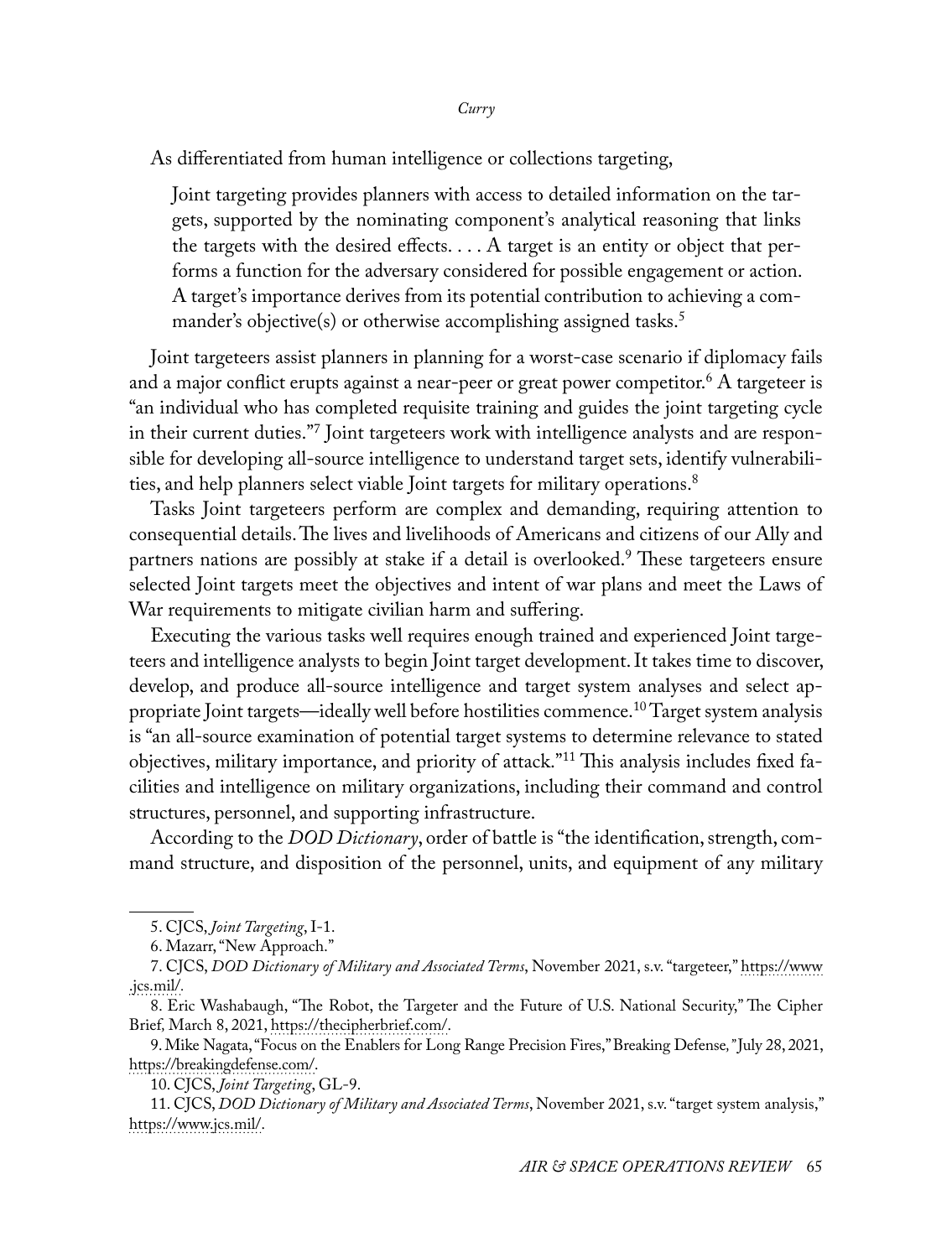## *The Joint Targeting Enterprise and the DOD Digital Transformation*

force."12 During steady-state operations, when units are out of garrison, terrain and deployment locations are also placed in a database that is used to more efficiently find and fix them if hostilities commence.<sup>13</sup> History has shown this can take years, depending on the complexity, magnitude of adversary infrastructure and military organizations, available data, availability of collection assets, and numbers of dedicated intelligence analysts.

Joint targeting is also a function of urgency. If such targeting is deemed a priority, the time to develop enough quality Joint targets might be reduced to months. Yet this is a best-case scenario when supporting intelligence organizations are all-in on production. Tensions, indications, warnings, posture, and current situation will always dictate urgency, but it is critically important to have enough appropriate, valid Joint targets on the shelf should there be a fight-tonight contingency. Having no Joint targets prepared for operations against a relatively low-threat adversary may unnecessarily prolong a fight. In a conflict with a great power competitor—a fight-tonight scenario—the opening salvos could be lost if we do not have enough vetted Joint targets to engage.

A good strategy and plan usually translate into viable Joint targets. Joint targeting converts strategy into discrete actions against Joint targets by linking ends, ways, and means.<sup>14</sup> The selection of Joint targets is one of the last tasks of a detailed plan in preparation for D-Day. As events escalate to the point hostilities are imminent, the questions of who, what, where, and how many Joint targets will be answered and refined by targeteers and planners. These targeteers and planners are located within all echelons of higher command.<sup>15</sup>

The process of developing and selecting Joint targets is agnostic to the capabilities to be delivered, which will be assigned depending on desired effects.16 Desired effects are dependent on the intent of the strategy and the assumptions and progress of the campaign plan. As the plan evolves or is executed, desired effects also depend on the current situation, including the conventional weapons and delivery platforms available and nonkinetic capabilities ready to be delivered or initiated.

All desired effects depend on access to Joint targets—limited by factors such as geography, range, electromagnetic spectrum, network firewalls, passwords, and vulnerability to attack and opportunity. Joint targeteers are instrumental in estimating desired effects, based on these limitations, that commanders and operators use to make engagement decisions.

Joint targeteers, analysts, and planners are responsible for assessing delivered effects. Joint targeteers assess effects delivered on individual Joint targets and contribute critical assessments of the overall effects delivered to various Joint target sets. Planners and ana-

<sup>12.</sup> JCS, *DOD Dictionary of Military and Associated Terms*, November 2021, s.v. "order of battle," [https://](https://www.jcs.mil/Portals/36/Documents/Doctrine/pubs/dictionary.pdf) [www.jcs.mil/.](https://www.jcs.mil/Portals/36/Documents/Doctrine/pubs/dictionary.pdf)

<sup>13.</sup> Nagata, "Precision Fires."

<sup>14.</sup> US Air Force (USAF), *Targeting*, Air Force Doctrine Publication 3-60 (Washington, DC: Department of the Air Force, November 12, 2021), 3, [https://www.doctrine.af.mil/.](https://www.doctrine.af.mil/Portals/61/documents/AFDP_3-60/3-60-AFDP-TARGETING.pdf)

<sup>15.</sup> USEUCOM, "Planning Team Overview."

<sup>16.</sup> Kathryn Bailey, "Jointly Planning to Ensure Sensor, Shooter Technology Dominance," US Army News*,* March 18, 2020, [https://www.army.mil/](https://www.army.mil/article/233762/jointly_planning_to_ensure_sensor_shooter_technology_dominance).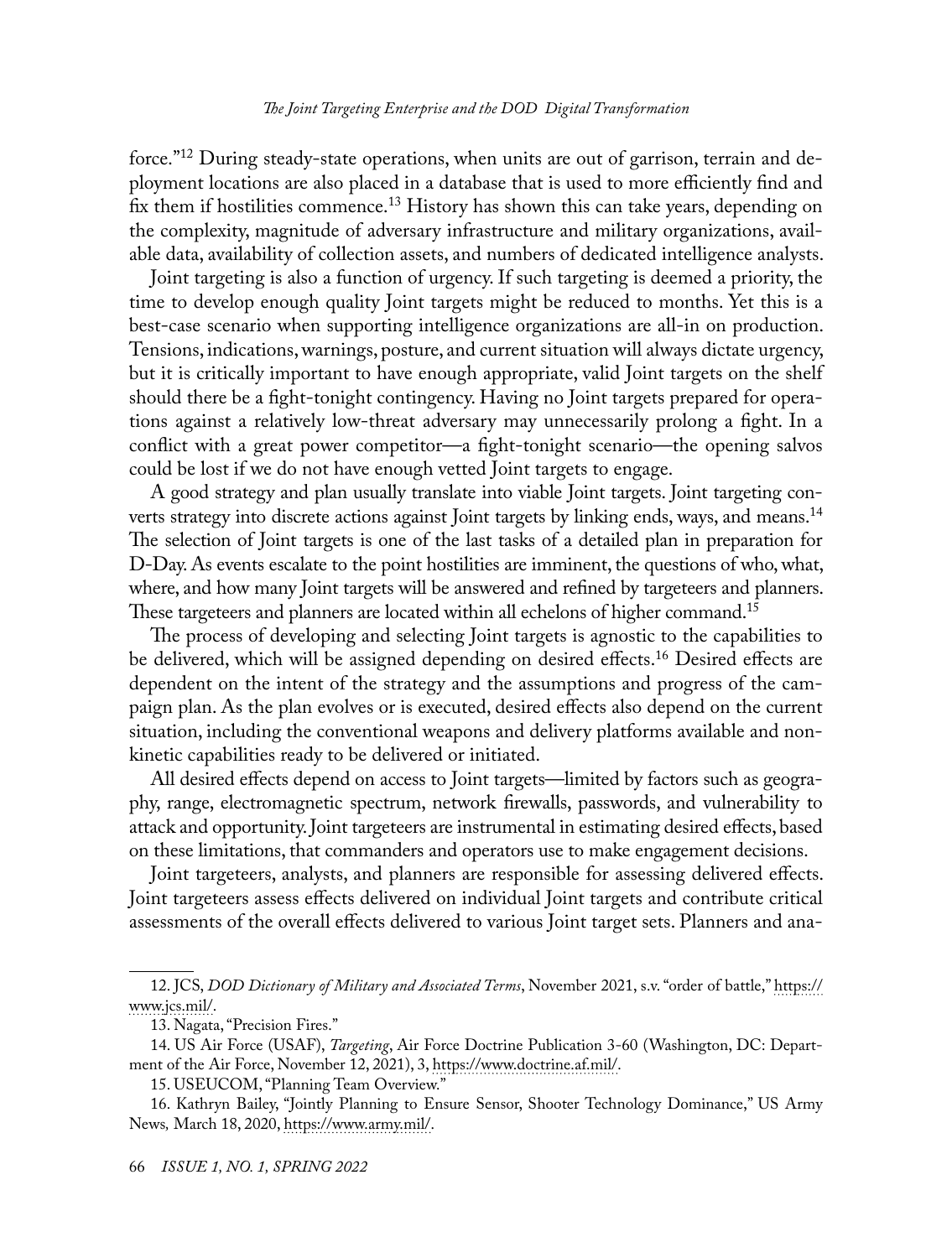lysts use these assessments to determine if the Joint force is achieving the campaign plan objectives. When effects are delivered to dynamic Joint targets, making good assessments is exponentially more complex. Historically, this part of Joint targeting is not usually done well since it is not frequently rehearsed and accomplished at scale. When a major conflict occurs, assessments of effects delivered against dynamic Joint targets require dedicated collection and many intelligence analysts.

The current perilous global strategic security environment requires us to reassess the necessary resources that enable Joint targeting to line up with the *2018 National Defense Strategy* priorities. Much work remains to scale Joint targeting capabilities for conflict against adversaries identified in the Strategy.

In the last five years, the Department of Defense has increased the numbers of personnel by 50 percent in most commands and services dedicated to Joint targeting. But there is still a shortage of sufficiently trained and experienced personnel that cannot be compensated with the current state of the automation tools at their disposal.17 Indeed, the current stovepiped networks and automation tools make Joint targeting tasks unnecessarily tedious even if there were enough personnel.<sup>18</sup>

Therefore, since Joint targeting is intrinsic to every phase of military operations, it can help evaluate digital modernization programs and initiatives in development. For example, Joint targeting is dependent on multiple "authoritative data sources" entered into databases and characterized as sufficient enough to be developed into valid Joint targets.<sup>19</sup> Data is dependent on collection.

Collection is dependent on collection assets and analysts' access to what is collected. Likewise, postattack assessments are also dependent on collection and timeliness. Collection data and information could come from any domain and platform and should be agnostic to the platform or the receiving integrating network and architecture. What is important is to have access to timely collected data that can be analyzed inside the decision cycles of our competitors, or if conflict erupts, our adversaries.

In this regard, a measured approach to improve the overall automation efficiencies required for reach-back presents use case opportunities to digitally transform the Joint warfighting concept and the defense intelligence enterprise that will have cross-functional multiplying effects. This includes empowering the Joint targeting enterprise with machine learning and artificial intelligence (AI) that could vastly improve Joint target analysis—including target system analysis and target selection, prioritization, and assessment at scale—especially in a time-compressed scenario.<sup>20</sup>

<sup>17.</sup> Office of the Undersecretary of Defense for Intelligence & Security (OUSDI&S) Combatant Command Joint Targeting Manpower Statistics, June 24, 2021.

<sup>18.</sup> USDI&S Joint Targeting Intelligence Modernization briefing, August 2021.

<sup>19.</sup> Brad D. Williams, "JADC2 Implementation Plan 'Weeks Away': J6's Parker," Breaking Defense*,*  September 8, 2021, [https://breakingdefensenews.com/;](https://breakingdefensenews.com/2021/09/jadc2-implementation-plan-weeks-away-j6s-parker) and Nagata, "Precision Fires."

<sup>20.</sup> Williams, "JADC2 Implementation Plan"; and Nagata, "Precision Fires."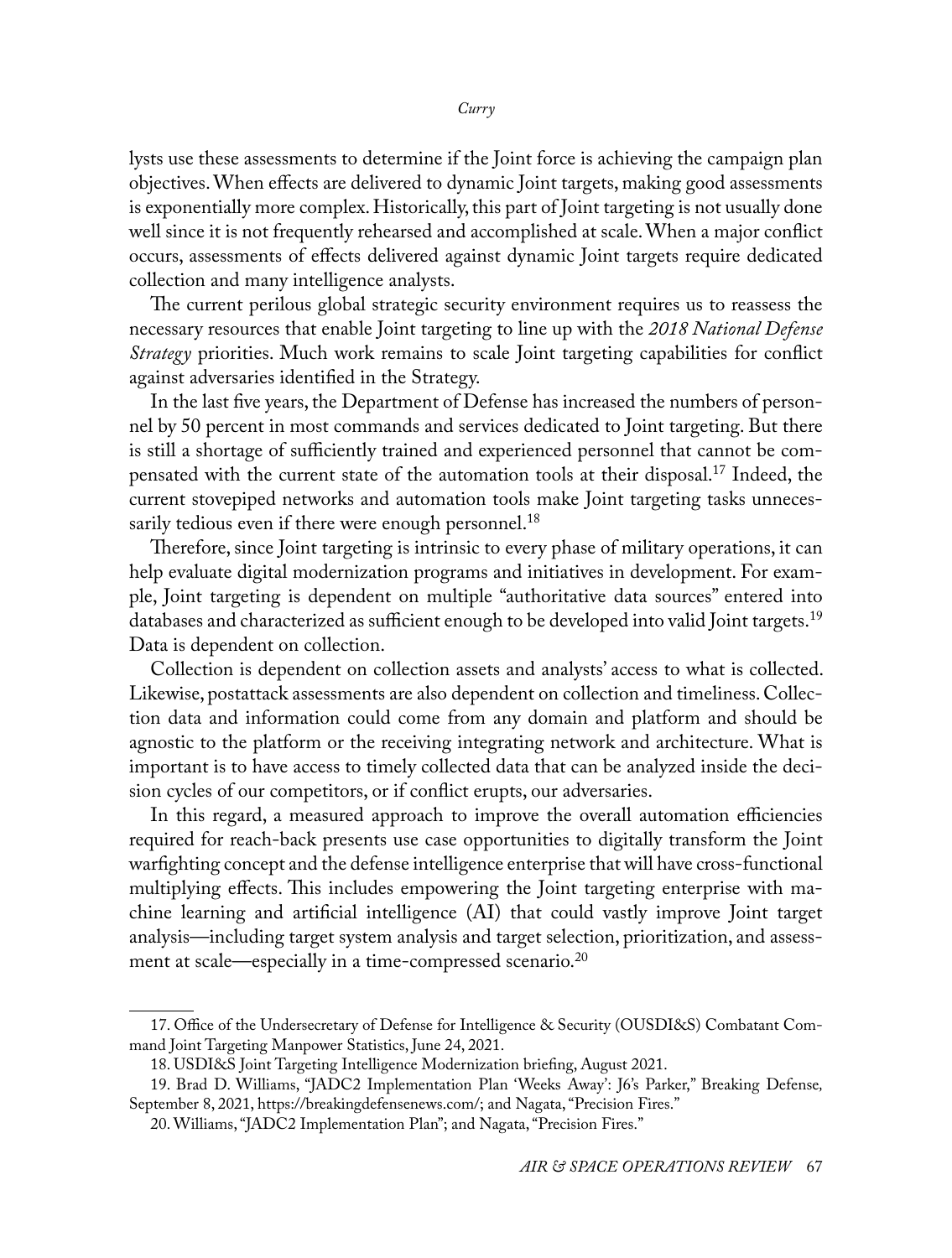## *The Joint Targeting Enterprise and the DOD Digital Transformation*

But this will require determining how many Joint warfighting concept and defense intelligence enterprise AI initiatives exist and understanding their purpose. Although these initiatives seem to be driving toward the same singularity—vastly improved war-fighting capabilities appropriate for the digital age—most initiatives are being developed in ignorance of others and are primarily focused on sensor-to-shooter capabilities against dynamic targets.

The underlying assumption for these capabilities is that persistent theater and tactical intelligence, surveillance, and reconnaissance platforms, adequate national technical means, communications access and connectivity, and precision, navigation, and timing assets will be available to deliver precision weapons accurately on target. These assets may not be available or accessible in the degraded communications environments expected in conflicts with China and Russia—one critical reason commanders need on-the-shelf Joint targets.<sup>21</sup>

Moreover, even if US forces had sufficient collection and connectivity to put iron on target, collectors and weapons operators need to know generally where to look to find and finish dynamic units and equipment. This information only comes by preconflict Joint target and target system analysis development, which can be vastly improved with machine-assisted analysis and AI. During Operation Desert Storm, when coalition forces had air superiority over Iraq and dedicated intelligence, surveillance, and reconnaissance collection platforms, they could not effectively locate and finish the Scud launchers being moved between hiding sites in western Iraq. Iraqi forces could periodically launch Scud missiles into Israel and Saudi Arabia throughout the campaign.<sup>22</sup> Artificial intelligence could smartly assist these fires missions.

There is also the conundrum of how to integrate legacy programs of record (PoRs) with AI. Should the Department improve current legacy PoRs by making them more interoperable as it transitions to new networks and architectures and attempts to add algorithms to assist Joint targeteers and analysts smartly? Or should the military scrap ill-performing or unused PoRs and move toward the potential of algorithmic warfare? Considering the perilous global strategic security environment for the Joint targeting enterprise, it should be a combination of both.23 The Department of Defense cannot afford to lose the current PoRs' albeit limited interoperable connectivity in order to reap the windfall of its resources and develop new architectures, networks, and software tools to enable AI.

For a short time, sustainment funding for and some improvement of prioritized legacy PoRs should be continued in parallel with the funding of new networks and architectures that have the data-centric properties to be platform agnostic and can enable the use of algorithms to meet war-fighting needs. The military can then sunset legacy Joint targeting PoRs if the new capabilities, enabled by AI, vastly enhance the current production capacity

<sup>21.</sup> Andrew Eversden, "Army Futures Command Outlines next Five Years of AI Needs," C4ISRNET*,*  August 12, 2021, [https://www.c4isrnet.com/.](https://www.c4isrnet.com/artificial-intelligence/2021/08/12/army-futures-command-outlines-next-five-years-of-ai-needs)

<sup>22.</sup> [Stewart M. Powell](https://www.airforcemag.com/person/stewart-m-powell/), "Scud War, Round Three," *Air Force Magazine*, October 1, 1992, [https://www](https://www.airforcemag.com/article/1092scud/) [.airforcemag.com/.](https://www.airforcemag.com/article/1092scud/)

<sup>23.</sup> Nathan Strout, "Palantir: "With Joint All-Domain Command and Control, the Pentagon Is Finally Catching Up," C4ISRNET*,* August 12, 2021, [https://www.c4isrnet.com/.](https://www.c4isrnet.com/industry/2021/08/12/palantir-with-joint-all-domain-command-and-control-the-pentagon-is-finally-catching-up)